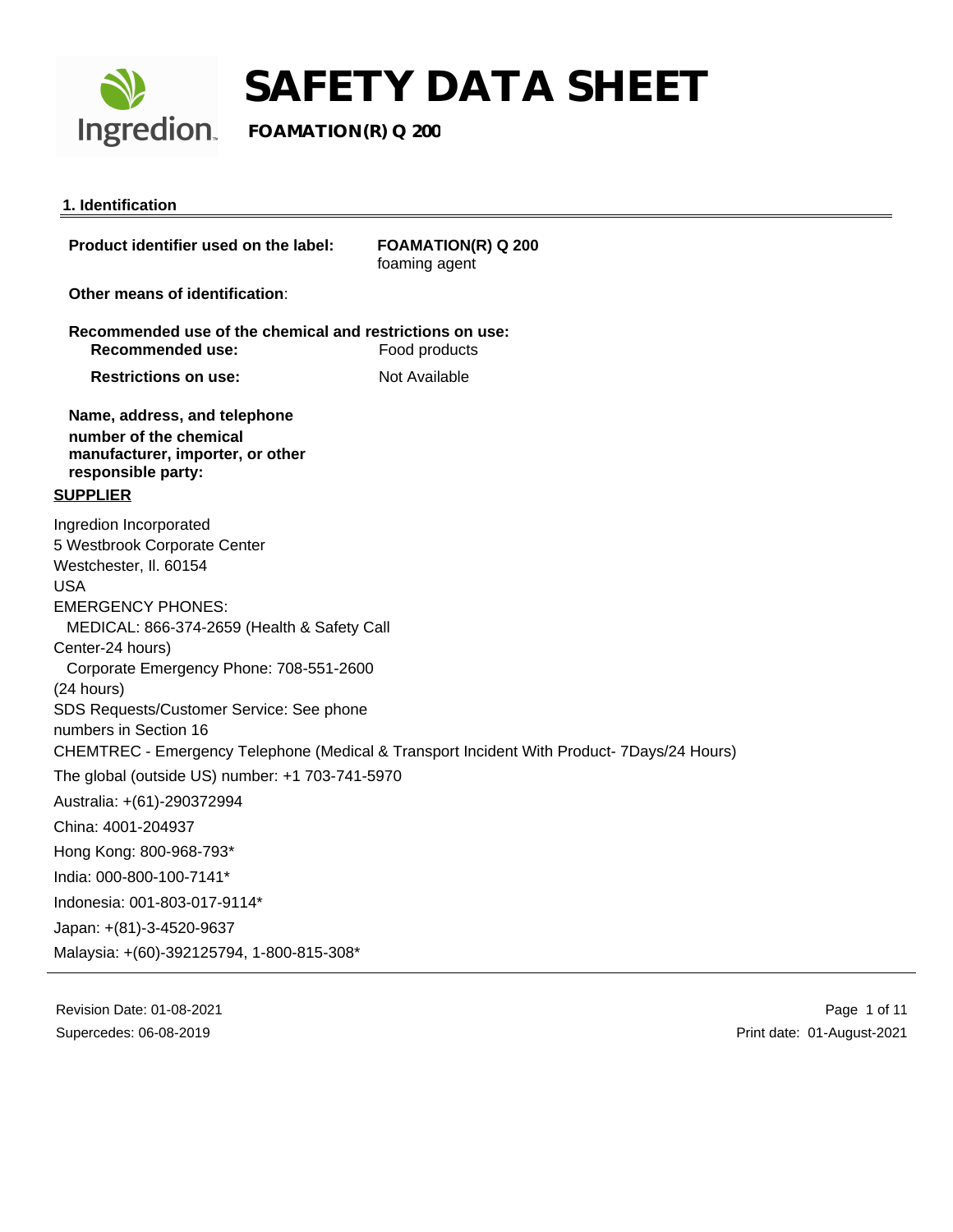

New Zealand: +(64)-98010034 Philippines: +(63) 2-395-3308, 1-800-1-116-1020\* Singapore: +(65)-31581349, 800-101-2201\* South Korea: +(82) 070-7686-0086, 00-308-13-2549\* Taiwan: +886-2-7741-4207\*, 00801-14-8954\* Thailand: 001-800-13-203-9987\* Vietnam: +(84)-444581938 \* Phone numbers for countries marked with an asterisk must be dialed within the country SDS Requests and general information, please contact Local Customer Service: See phone numbers in Section 16

## **2. Hazard(s) identification**

**Classification of the chemical in accordance with WHS regulations:**

| <b>GHS Hazard</b><br>Symbols:    |                                                                                                                                                         |
|----------------------------------|---------------------------------------------------------------------------------------------------------------------------------------------------------|
| <b>GHS Classification:</b>       | Serious Eye Damage/Eye Irritation Category 2A                                                                                                           |
|                                  | Specific Target Organ Systemic Toxicity (STOT) - Single Exposure<br>Category 3                                                                          |
| <b>Signal Word:</b>              | Warning                                                                                                                                                 |
| <b>Hazard Statements:</b>        | H319 - Causes serious eye irritation                                                                                                                    |
|                                  | H335 - May cause respiratory irritation                                                                                                                 |
| <b>Precautionary Statements:</b> |                                                                                                                                                         |
| <b>Prevention:</b>               | P261 - Avoid breathing dust/fume/gas/mist/vapours/spray.                                                                                                |
|                                  | P264 - Wash thoroughly after handling.                                                                                                                  |
|                                  | P271 - Use only outdoors or in a well-ventilated area.                                                                                                  |
|                                  | P280 - Wear protective gloves/protective clothing/eye protection/face<br>protection.                                                                    |
| Response:                        | P304+P340 - IF INHALED: Remove victim to fresh air and keep at rest in<br>a position comfortable for breathing.                                         |
|                                  | P305+P351+P338 - IF IN EYES: Rinse cautiously with water for several<br>minutes. Remove contact lenses, if present and easy to do. Continue<br>rinsing. |
|                                  | P312 - Call a POISON CENTER or doctor/physician if you feel unwell.                                                                                     |
|                                  | P337+P313 - If eye irritation persists: Get medical advice/attention.                                                                                   |
| Storage:                         | P403+P233 - Store in a well-ventilated place. Keep container tightly                                                                                    |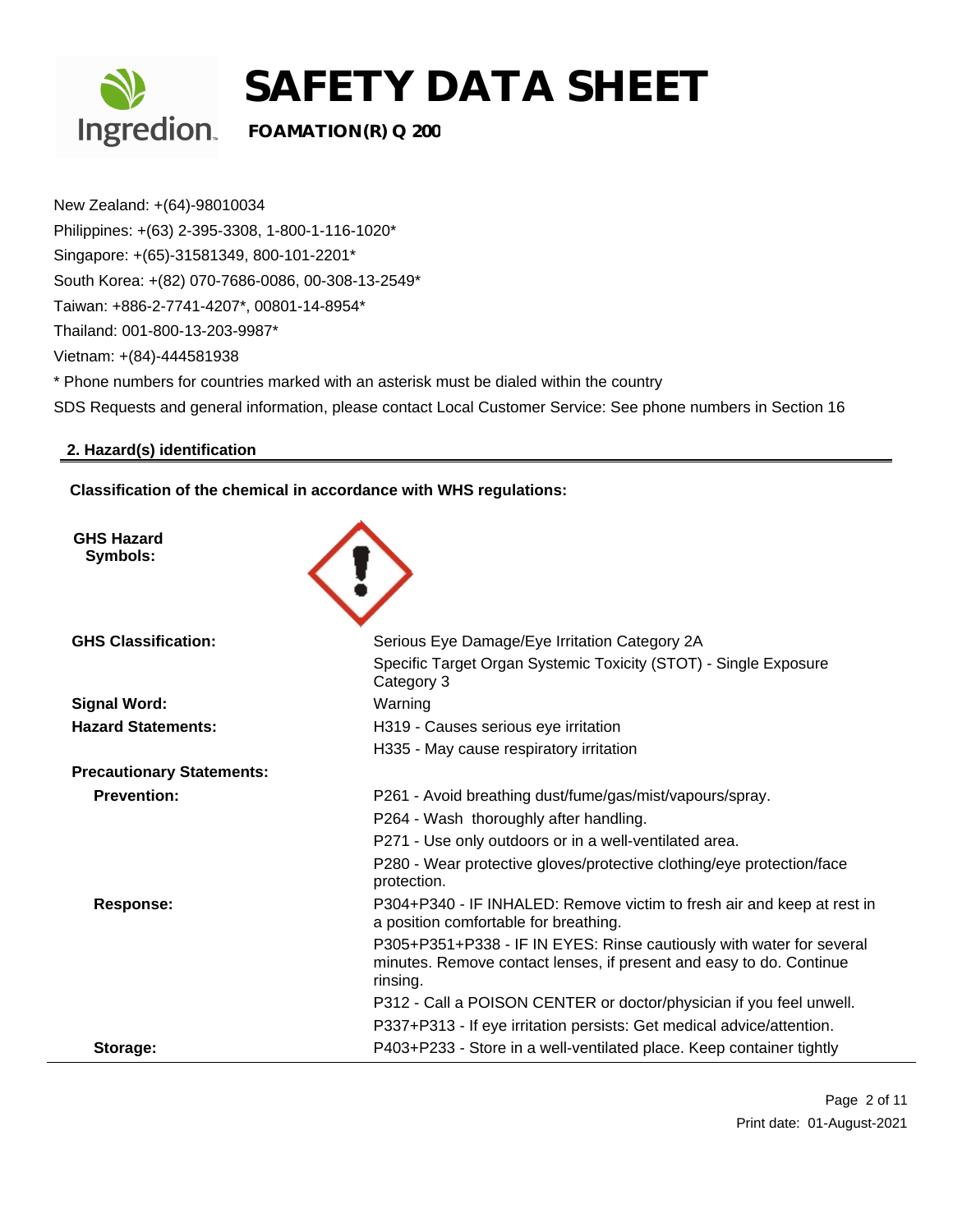

|                                   | closed.                                                                                                                         |
|-----------------------------------|---------------------------------------------------------------------------------------------------------------------------------|
|                                   | P405 - Store locked up.                                                                                                         |
| Disposal:                         | P501 - Dispose of contents/container to a suitable disposal site in<br>accordance with local/national/international regulations |
| Hazards not otherwise classified: | None known.                                                                                                                     |

## **3. Composition/information on ingredients**

| <b>Chemical Name</b>         | Common name and<br>synonyms | CAS #      | %        |
|------------------------------|-----------------------------|------------|----------|
| Quillaja saponaria, extracts | None                        | 68990-67-0 | 000000.' |

### **4. First-aid measures**

**Description of necessary measures, subdivided according to the different routes of exposure, i.e., inhalation, skin and eye contact, and ingestion:**

| Inhalation:                                                                                 | First aid is not normally required.                                                                               |
|---------------------------------------------------------------------------------------------|-------------------------------------------------------------------------------------------------------------------|
| <b>Eye Contact:</b>                                                                         | Immediately irrigate with eyewash solution or clean water, holding the<br>eyelids apart, for at least 10 minutes. |
| <b>Skin Contact:</b>                                                                        | Wash immediately with water. If symptoms develop, obtain medical<br>attention.                                    |
| Ingestion:                                                                                  | None required.                                                                                                    |
| Most important symptoms/effects,<br>acute and delayed:                                      | H335 - May cause respiratory irritation H319 - Causes serious eye<br>irritation                                   |
| Indication of immediate medical<br>attention and special treatment<br>needed, if necessary: | Call a poison center/doctorif you feel unwell.                                                                    |

## **5. Fire-fighting measures**

## **Suitable (and unsuitable) extinguishing media:**

| Suitable extinguishing media:                  | Not Applicable                                                                                                                            |
|------------------------------------------------|-------------------------------------------------------------------------------------------------------------------------------------------|
| Unsuitable extinguishing media:                | None known.                                                                                                                               |
| Specific hazards arising from the<br>chemical: | Non-combustible.                                                                                                                          |
| <b>Hazardous combustion products:</b>          | This product does not undergo spontaneous decomposition. Typical<br>combustion products are carbon monoxide, carbon dioxide, nitrogen and |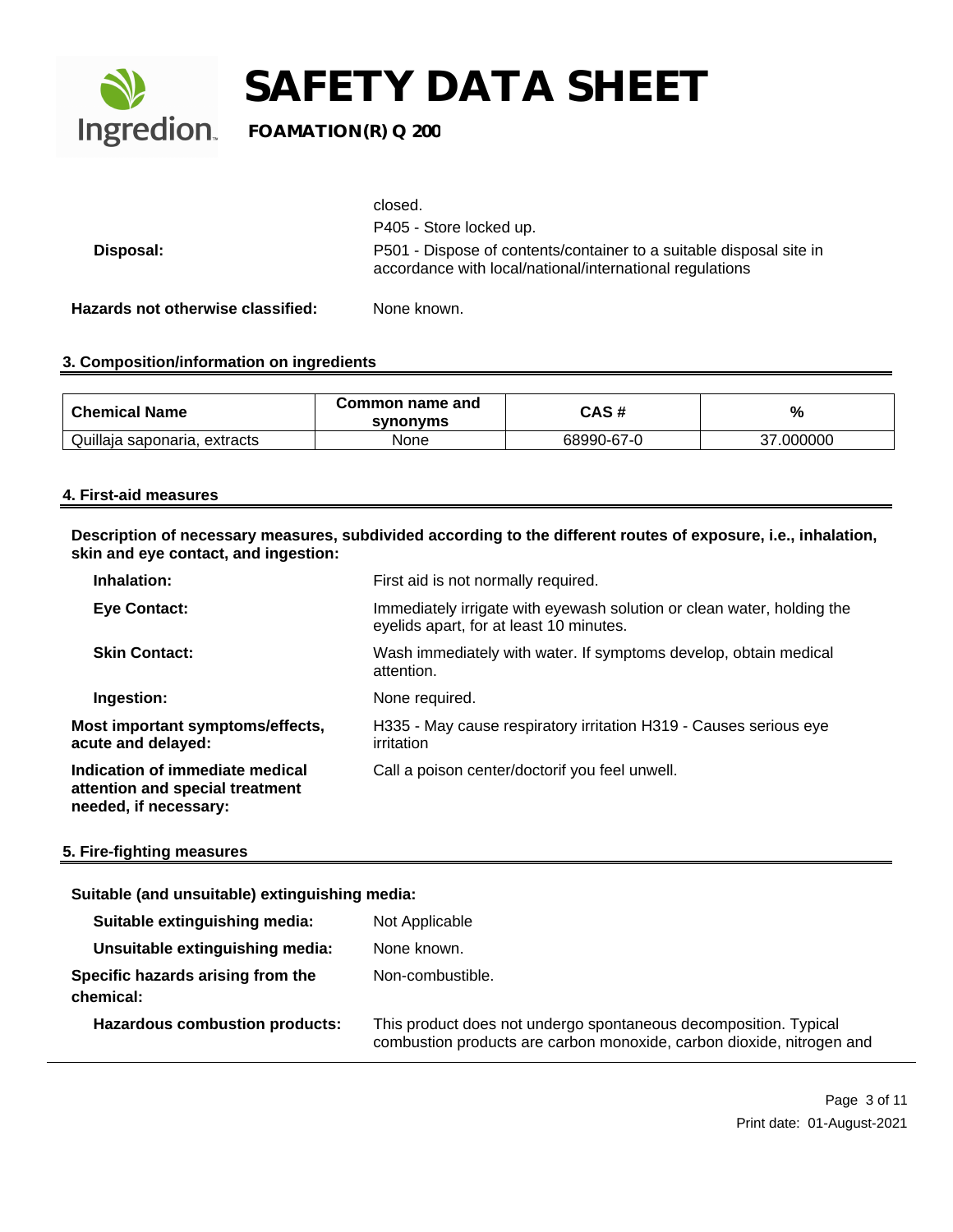

|                                                                                   | water.                                                                                                                                                                                                                                                       |  |
|-----------------------------------------------------------------------------------|--------------------------------------------------------------------------------------------------------------------------------------------------------------------------------------------------------------------------------------------------------------|--|
| Special protective equipment and<br>precautions for fire-fighters:                | Do not enter fire area without proper protection including self-contained<br>breathing apparatus and full protective equipment.                                                                                                                              |  |
| 6. Accidental release measures                                                    |                                                                                                                                                                                                                                                              |  |
| <b>Personal precautions, protective</b><br>equipment and emergency<br>procedures: | Use personal protective equipment as required.                                                                                                                                                                                                               |  |
| <b>Methods and materials for</b><br>containment and cleaning up:                  | Absorb spillages onto sand, earth or any suitable absorbent material.<br>Wash the spillage area with water. Washings must be prevented from<br>entering surface water drains. Disposal should be in accordance with local,<br>state or national legislation. |  |
| 7. Handling and storage                                                           |                                                                                                                                                                                                                                                              |  |
| Precautions for safe handling:                                                    | Normal precautions for handling chemicals are applicable.                                                                                                                                                                                                    |  |
| Conditions for safe storage, including any incompatibilities:                     |                                                                                                                                                                                                                                                              |  |
| Safe storage conditions:                                                          | Store under ambient temperatures, once opened it is recommended to<br>store under refrigeration. Protect from freezing.                                                                                                                                      |  |
| <b>Special Sensitivity:</b>                                                       | Not available                                                                                                                                                                                                                                                |  |
| <b>Sensitivity to Static Electricity:</b>                                         | No                                                                                                                                                                                                                                                           |  |
| <b>Materials to Avoid/Chemical</b><br>Incompatibility:                            | None known                                                                                                                                                                                                                                                   |  |

## **8. Exposure controls/personal protection**

### **Control parameters:**

| <b>Chemical component</b> | <b>Australia - Occupational</b><br><b>Exposure Standards - TWAs</b> | <b>Australia - Occupational</b><br><b>Exposure Standards - STELs</b> |
|---------------------------|---------------------------------------------------------------------|----------------------------------------------------------------------|
| Not listed.               |                                                                     |                                                                      |

| Appropriate engineering controls:                                      | No data available                                |  |
|------------------------------------------------------------------------|--------------------------------------------------|--|
| Individual protection measures, such as personal protective equipment: |                                                  |  |
| <b>Respiratory Protection:</b>                                         | Avoid breathing dust/fume/gas/mist/vapors/spray. |  |
| <b>Respirator Type(s):</b>                                             | None required under normal handling conditions.  |  |
| Eye protection:                                                        | Chemical safety glasses.                         |  |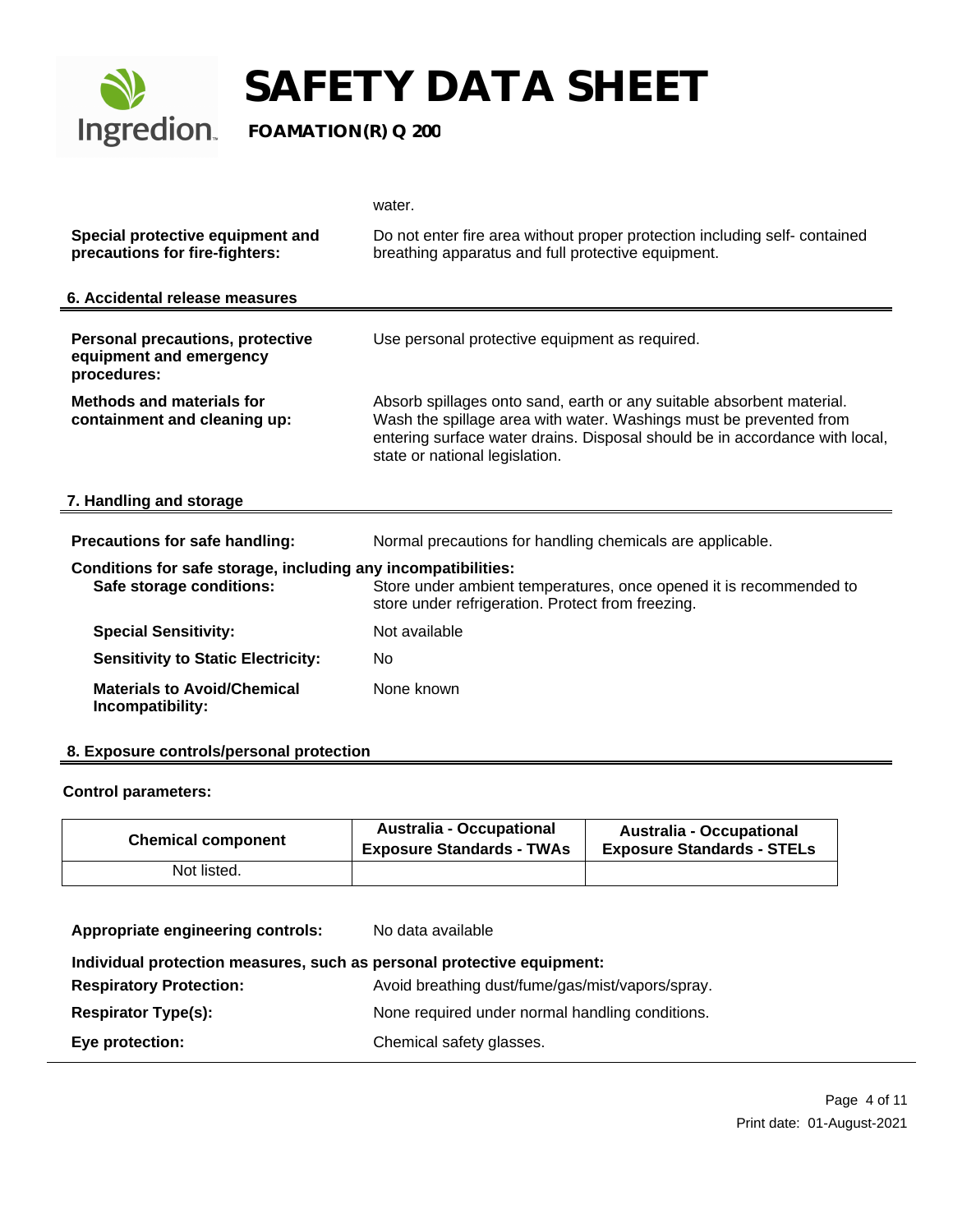

| <b>Skin protection:</b>            | Wear protective gloves/protective clothing/eye protection/face protection. |
|------------------------------------|----------------------------------------------------------------------------|
| Gloves:                            | No data available                                                          |
| Other protective equipment:        | No data available                                                          |
| <b>General hygiene conditions:</b> | Wear protective gloves/protective clothing/eye protection/face protection. |

## **9. Physical and chemical properties**

| Appearance (physical state, color etc.):                   |                    |
|------------------------------------------------------------|--------------------|
| <b>Physical state:</b>                                     | Liquid             |
| Color:                                                     | Dark Brown         |
| Odor:                                                      | Sweet              |
| <b>Odor Threshold:</b>                                     | Not available      |
| pH:                                                        | Approximately<br>4 |
| pH in (1%) Solution:                                       | Not available      |
| Melting point/freezing point (°C):                         |                    |
| Melting Point (°C):                                        | Not available      |
| Freezing point (°C):                                       | No data available  |
| Initial boiling point and boiling range<br>$(^{\circ}C)$ : | No data available  |
| Flash Point (°C):                                          | No data available  |
| <b>Flash Point Method:</b>                                 | Not available      |
| <b>Evaporation Rate:</b>                                   | 1 (Water = $1$ )   |
| Flammability (solid, gas):                                 | Not available      |
| Upper/lower flammability or explosive limits:              |                    |
| <b>Upper flammability or explosive</b><br>limits:          | Not available      |
| Lower flammability or explosive<br>limits:                 | Not available      |
| Vapor pressure:                                            | Not available      |
| Vapor density:                                             | Not available      |
| <b>Relative density:</b>                                   | 1.220              |
| Solubility(ies):                                           | Soluble in water   |
| Partition coefficient: n-octanol/water:                    | Not available      |
| Auto-ignition temperature (°C):                            | Not applicable     |
| Decomposition temperature (°C):                            | Not available      |
| <b>Viscosity:</b>                                          | Not available      |
| Heat of decomposition:                                     | Not available      |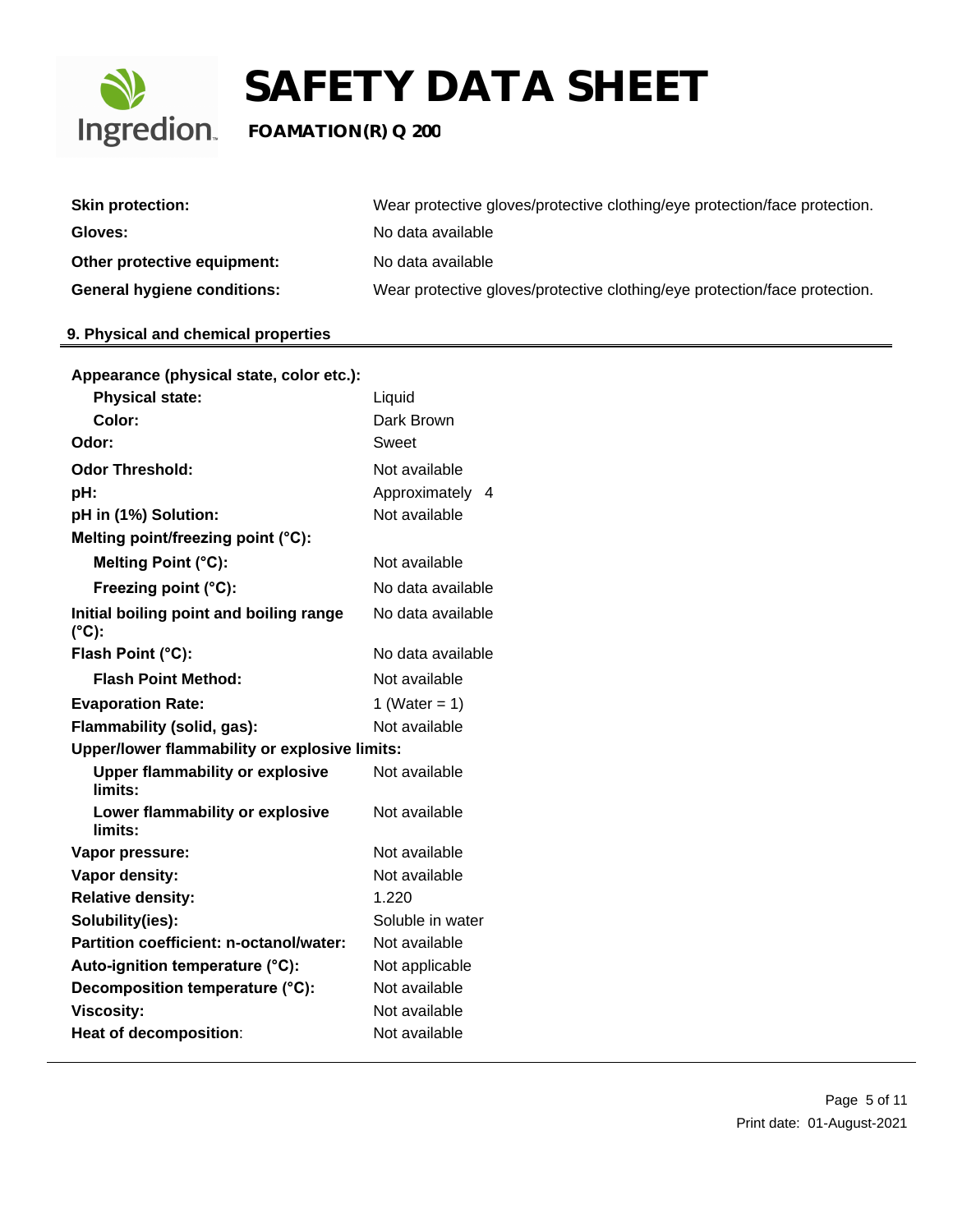

| <b>Volatiles by weight:</b><br><b>Volatile Organic Chemicals:</b><br><b>Molecular formula:</b><br>Liquid density:<br><b>Bulk Density:</b> | Approximately 50 %<br>Not available<br>Not available<br>Not available<br>Not available                                                                                               |  |
|-------------------------------------------------------------------------------------------------------------------------------------------|--------------------------------------------------------------------------------------------------------------------------------------------------------------------------------------|--|
| 10. Stability and reactivity                                                                                                              |                                                                                                                                                                                      |  |
| <b>Reactivity:</b>                                                                                                                        | Not expected to be reactive                                                                                                                                                          |  |
| <b>Chemical stability:</b>                                                                                                                | Stable                                                                                                                                                                               |  |
| <b>Possibility of hazardous reactions:</b>                                                                                                | Hazardous polymerization will not occur.                                                                                                                                             |  |
| Conditions to avoid (e.g., static<br>discharge, shock, or vibration):                                                                     | None known.                                                                                                                                                                          |  |
| Incompatible materials:                                                                                                                   | None known                                                                                                                                                                           |  |
| <b>Hazardous decomposition products:</b>                                                                                                  | No hazardous decomposition products known.                                                                                                                                           |  |
| 11. Toxicological information                                                                                                             |                                                                                                                                                                                      |  |
| Information on the likely routes of<br>exposure (inhalation, ingestion, skin<br>and eye contact):                                         | Description of the various toxicological (health) effects and the available data used to identify those effects:<br>Eye Contact, Skin Contact, Ingestion                             |  |
| <b>Target Organs Potentially Affected by</b><br><b>Exposure:</b>                                                                          | None known.                                                                                                                                                                          |  |
| <b>Chemical Interactions That Change</b><br><b>Toxicity:</b>                                                                              | None known.                                                                                                                                                                          |  |
| Symptoms related to the physical,<br>chemical and toxicological<br>characteristics:                                                       | No data available                                                                                                                                                                    |  |
| Delayed and immediate effects and also chronic effects from short- and long-term exposure:                                                |                                                                                                                                                                                      |  |
| <b>Ingestion Irritation:</b>                                                                                                              | No data available                                                                                                                                                                    |  |
| <b>Ingestion Toxicity:</b>                                                                                                                | None known.                                                                                                                                                                          |  |
| <b>Skin Contact:</b>                                                                                                                      | Based on available data, the GHS classification criteria are not met. May<br>cause irritation to skin and eyes. Repeated or prolonged skin contact may<br>result in mild irritation. |  |
| <b>Absorption:</b>                                                                                                                        | No data available                                                                                                                                                                    |  |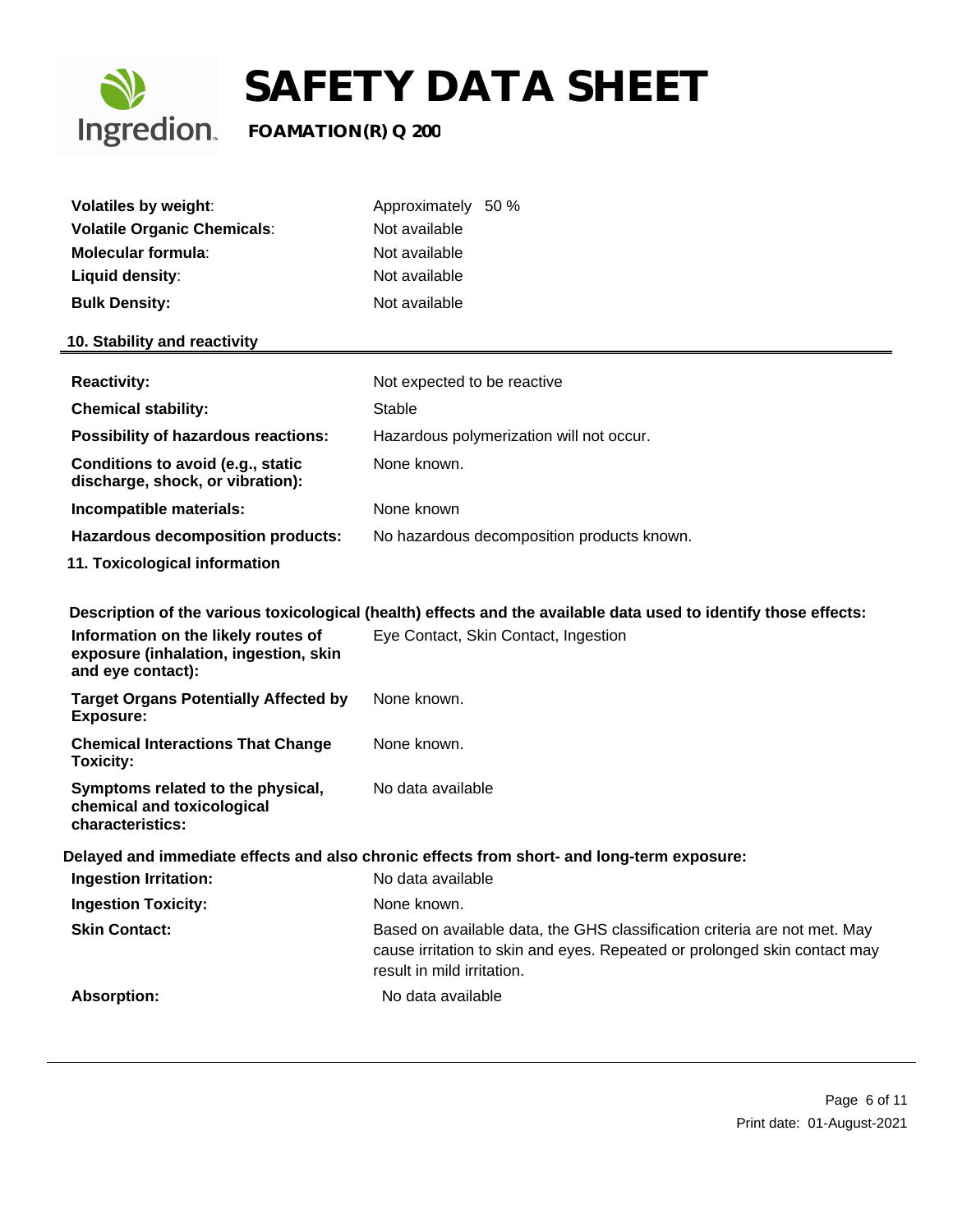

| <b>Inhalation Irritation:</b>                             | No data available                                                                       |
|-----------------------------------------------------------|-----------------------------------------------------------------------------------------|
|                                                           |                                                                                         |
| <b>Inhalation Toxicity:</b>                               | May cause respiratory irritation                                                        |
| <b>Eye Contact:</b>                                       | Causes serious eye irritation                                                           |
| <b>Chronic effects:</b>                                   | None known.                                                                             |
| Inhalation:                                               | No data available                                                                       |
| <b>Skin Contact:</b>                                      | No data available                                                                       |
| <b>Skin Absorption:</b>                                   | No data available                                                                       |
| Ingestion:                                                | No data available                                                                       |
| Sensitization:                                            | None known.                                                                             |
| <b>Mutagenicity:</b>                                      | Based on available data, the GHS classification criteria are not met.                   |
| <b>Reproductive and Developmental</b><br><b>Toxicity:</b> | Based on available data, the GHS classification criteria are not met.                   |
| Carcinogenicity:                                          | Based on available data, the GHS classification criteria are not met.                   |
| <b>STOT-single exposure:</b>                              | Classification is based on toxicological information of the components in<br>Section 3. |
| <b>STOT-repeated exposure:</b>                            | Not applicable.                                                                         |
| <b>Aspiration hazard:</b>                                 | Based on available data, the GHS classification criteria are not met.                   |

## **Numerical measures of toxicity (such as acute toxicity estimates):**

| <b>Chemical Name</b> | LD50 Oral | <b>LD50 Dermal</b> | <b>LC50 Inhalation</b> |
|----------------------|-----------|--------------------|------------------------|
| No data available    |           |                    |                        |

## **12. Ecological information**

| <b>Ecotoxicity (aquatic and terrestrial,</b> | No data available |
|----------------------------------------------|-------------------|
| where available):                            |                   |

**Ecological Toxicity Data:**

| <b>Chemical Name</b> | CAS# | <b>Aquatic EC50</b><br><b>Crustacea</b> | <b>Aquatic ERC50</b><br>Alaae | <b>Aquatic LC50 Fish</b> |
|----------------------|------|-----------------------------------------|-------------------------------|--------------------------|
| No data available    |      |                                         |                               |                          |

Persistence and degradability: No data available

**Bioaccumulative potential:** No data available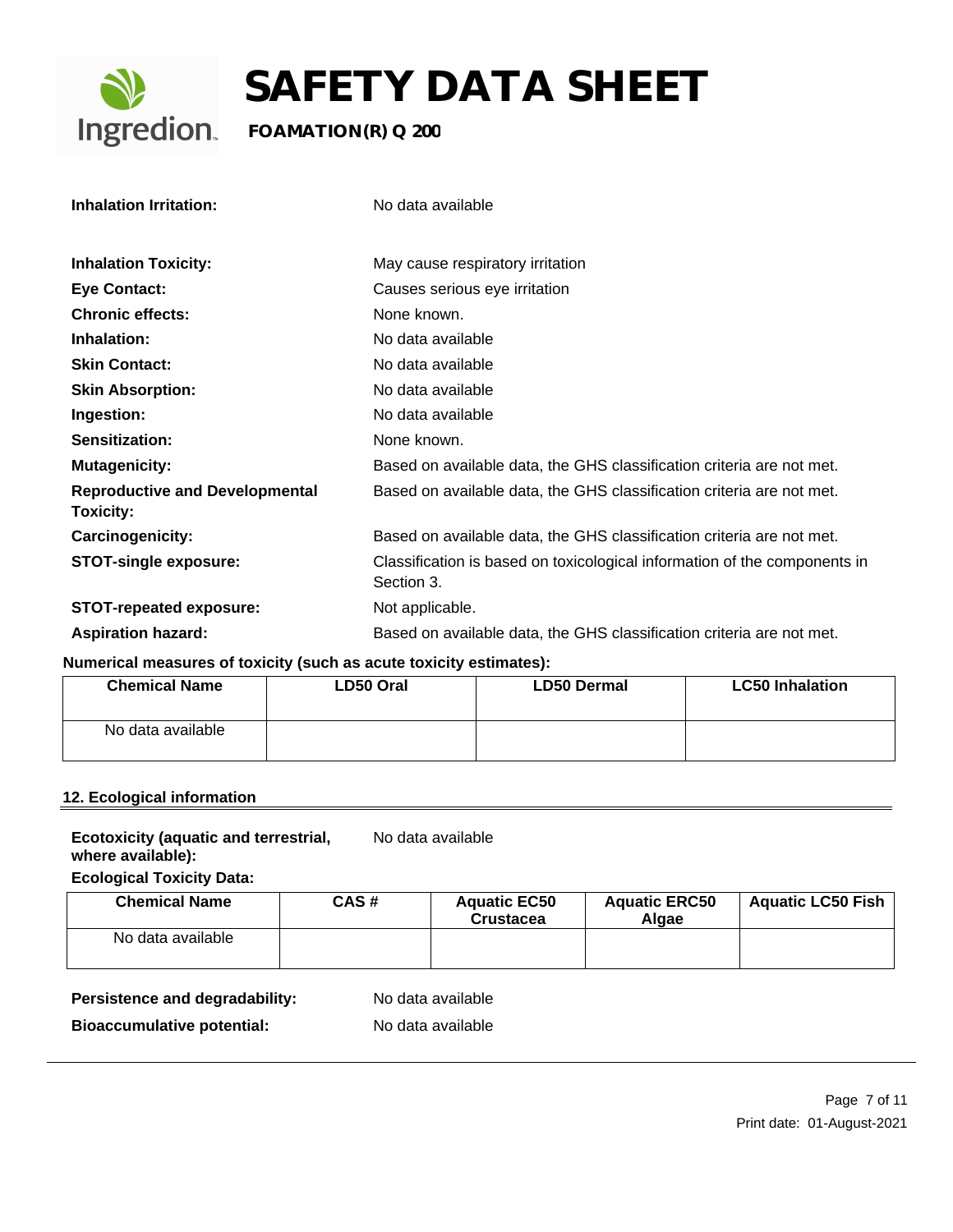

| <b>Mobility in soil:</b>                                                                                                                                        | Unknown                                                                                                           |
|-----------------------------------------------------------------------------------------------------------------------------------------------------------------|-------------------------------------------------------------------------------------------------------------------|
| Other adverse effects (such as<br>hazardous to the ozone layer):                                                                                                | None known.                                                                                                       |
| 13. Disposal considerations                                                                                                                                     |                                                                                                                   |
| Description of waste residues and<br>information on their safe handling and<br>methods of disposal, including the<br>disposal of any contaminated<br>packaging: | Disposal should be in accordance with local, state or national legislation.                                       |
| <b>Empty Container Warnings:</b>                                                                                                                                | Empty containers may contain product residue; follow SDS and label<br>warnings even after they have been emptied. |

## **14. Transport information**

| Carriage of dangerous goods by road (DOT), rail or inland waterways:                     |                                                               |  |  |
|------------------------------------------------------------------------------------------|---------------------------------------------------------------|--|--|
| UN number:                                                                               | No data available                                             |  |  |
| UN Proper shipping name:                                                                 | Not applicable                                                |  |  |
| Transport hazard class(es):                                                              | Not applicable                                                |  |  |
| Packing group, if applicable:                                                            | Not applicable                                                |  |  |
| <b>DOT Basic description:</b>                                                            | No data available                                             |  |  |
| International carriage of dangerous goods by sea (IMDG/IMO):                             |                                                               |  |  |
| <b>UN number:</b>                                                                        | No data available                                             |  |  |
| UN Proper shipping name:                                                                 | Not applicable                                                |  |  |
| Transport hazard class(es):                                                              | Not applicable                                                |  |  |
| Packing group, if applicable:                                                            | Not applicable                                                |  |  |
| International carriage of dangerous goods by air (IATA):                                 |                                                               |  |  |
| UN number:                                                                               | No data available                                             |  |  |
| UN Proper shipping name:                                                                 | Not Applicable                                                |  |  |
| Transport hazard class(es):                                                              | Not applicable                                                |  |  |
| Packing group, if applicable:                                                            | Not applicable                                                |  |  |
| Environmental hazards (e.g., Marine<br>pollutant (Yes/No)):                              | Not available                                                 |  |  |
| Transport in bulk (according to<br>Annex II of MARPOL 73/78 and the<br><b>IBC Code):</b> | Not available                                                 |  |  |
| Special precautions which a user<br>needs to be aware of or needs to                     | Consult IMO regulations before transporting in bulk by ocean. |  |  |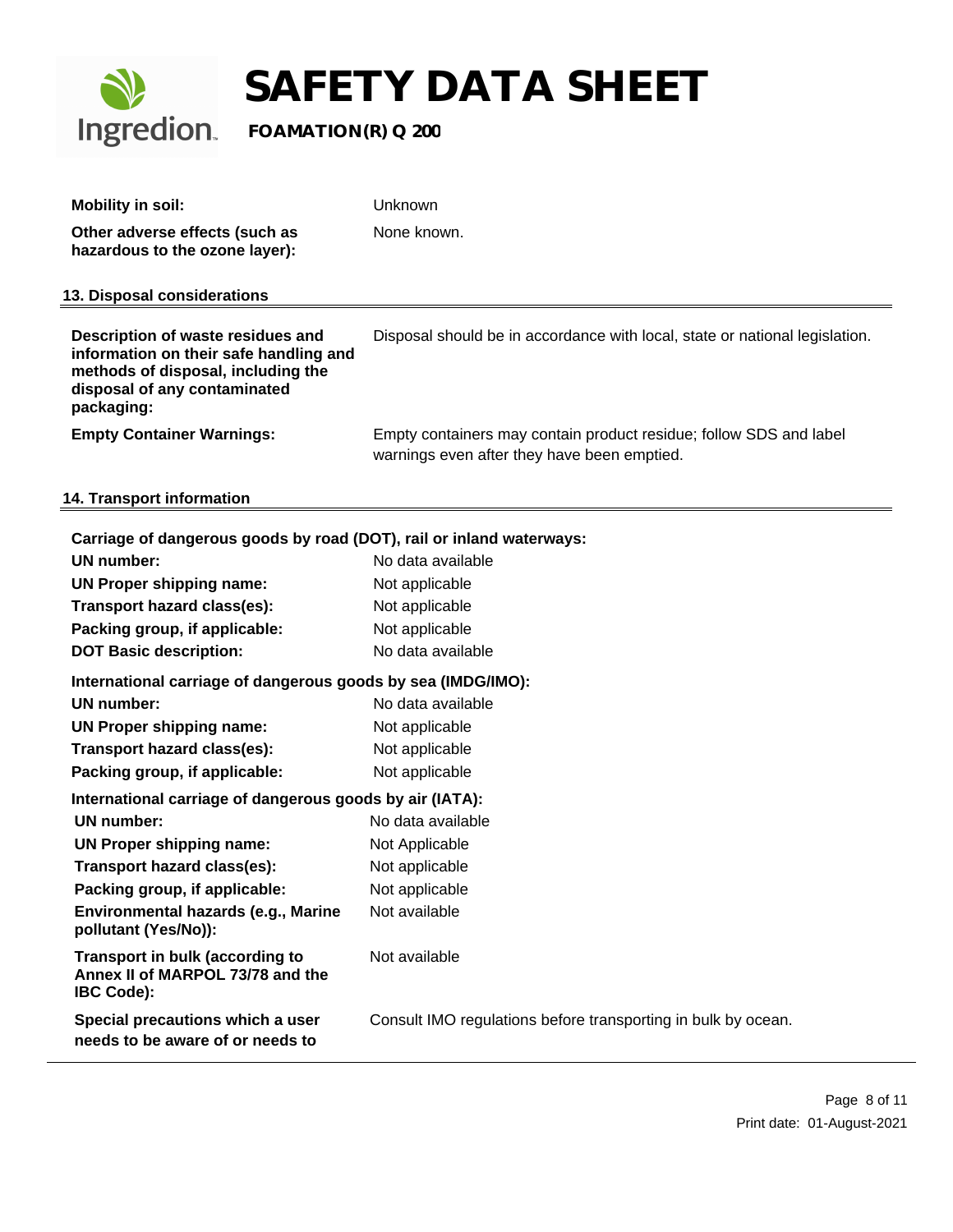

**comply with in connection with transport or conveyance either within or outside their premises:**

**HAZCHEM Code:** No data available

## **15. Regulatory information**

## **Safety, health and environmental regulations specific for the product in question:**

**TSCA** THIS material is not on the TSCA Inventory. It is excluded under the Food, Drug, and Cosmetic Act.

**FDA** 21CFR 172.510 FEMA GRAS number 2973 21CFR 184.1859

## **Australia - National Pollutant Inventory (NPI) Substance List:**

| <b>Chemical Name</b> | CAS# | Australia - National Pollutant<br><b>Inventory (NPI) Substance List</b> |
|----------------------|------|-------------------------------------------------------------------------|
| No data available    |      |                                                                         |

### **Australia - Illicit Drug Precursors/Reagents:**

|                      |      | Australia - Illicit       | <b>Australia - Illicit</b> | <b>Australia - Illicit</b> |
|----------------------|------|---------------------------|----------------------------|----------------------------|
|                      |      | Drua                      | Drua                       | Drua                       |
| <b>Chemical Name</b> | CAS# | <b>Precursors/Reagent</b> | <b>Precursors/Reagent</b>  | <b>Precursors/Reagent</b>  |
|                      |      | s - Category I            | s - Category II            | s - Category III           |
|                      |      | <b>Substances</b>         | <b>Substances</b>          | <b>Substances</b>          |
| No data available    |      |                           |                            |                            |

### **Australia - Narcotic Drugs Act:**

| <b>Chemical Name</b> | CAS# | Australia -<br><b>Narcotic Drugs</b><br><b>Act - Schedule I</b><br><b>Drugs</b> | <b>Australia -</b><br><b>Narcotic Drugs</b><br><b>Act - Schedule II</b><br><b>Drugs</b> | Australia -<br><b>Narcotic Drugs</b><br><b>Act - Schedule III</b><br><b>Drugs</b> | Australia -<br>Narcotic Drugs  <br><b>Act - Schedule</b><br><b>IV Drugs</b> |
|----------------------|------|---------------------------------------------------------------------------------|-----------------------------------------------------------------------------------------|-----------------------------------------------------------------------------------|-----------------------------------------------------------------------------|
| No data available    |      |                                                                                 |                                                                                         |                                                                                   |                                                                             |

**Australia - Dangerous Goods Code - ADG:**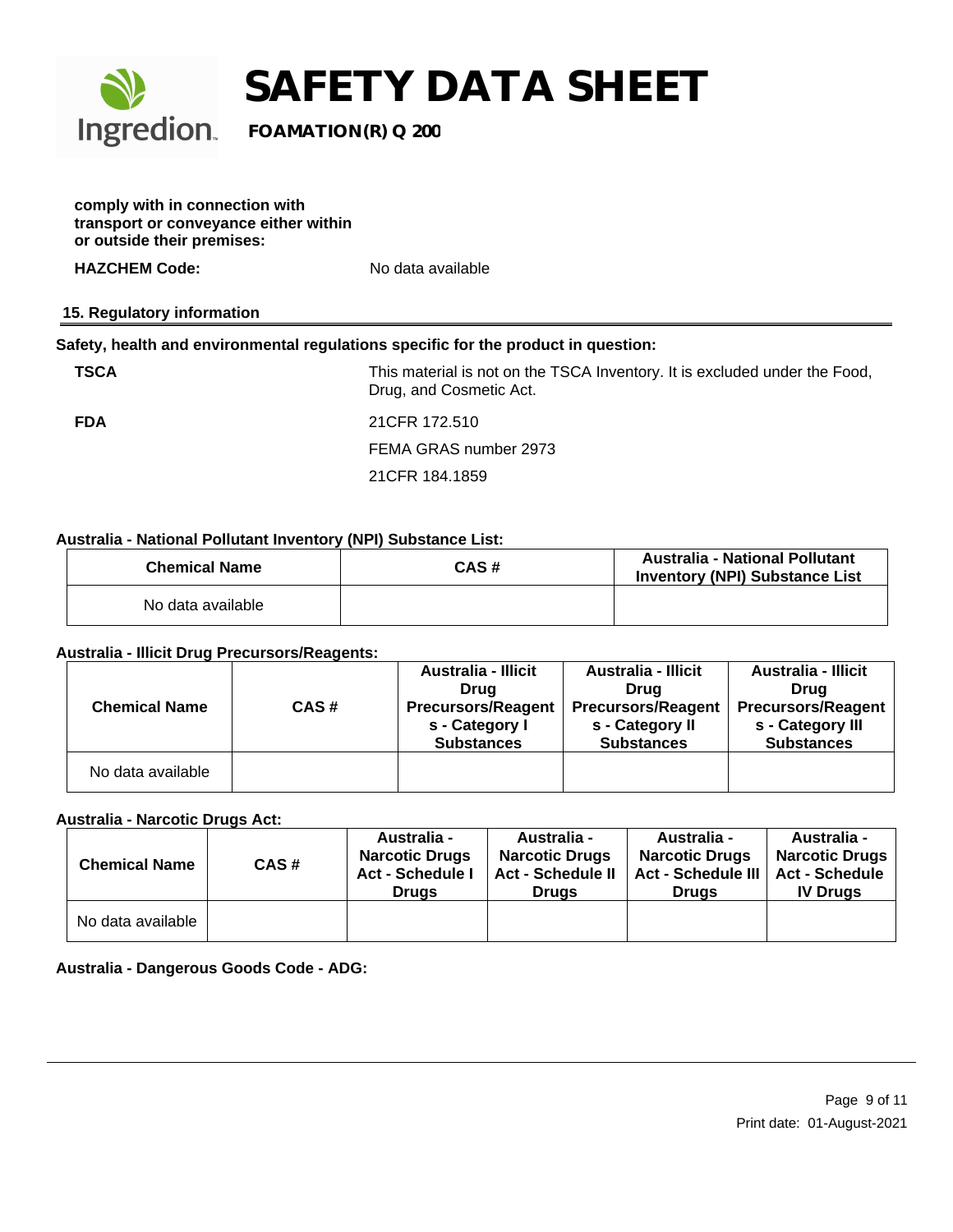

| <b>Chemical Name</b> | CAS# | Australia - Dangerous<br>Goods Code - ADG -<br><b>Hazard Classifications</b> | Australia - Dangerous<br><b>Goods Code - ADG -</b><br><b>Regulated Classifications</b> |
|----------------------|------|------------------------------------------------------------------------------|----------------------------------------------------------------------------------------|
| No data available    |      |                                                                              |                                                                                        |

## **Australia - The Chemical Weapons (Prohibition) Act (CWC):**

| <b>Chemical Name</b> | CAS# | <b>Australia - The</b><br><b>Chemical Weapons</b><br>(Prohibition) Act<br>(CWC) - Schedule 1 | <b>Australia - The</b><br><b>Chemical Weapons</b><br>(Prohibition) Act<br>(CWC) - Schedule 2 | <b>Australia - The</b><br><b>Chemical Weapons</b><br>(Prohibition) Act<br>(CWC) - Schedule 3 |
|----------------------|------|----------------------------------------------------------------------------------------------|----------------------------------------------------------------------------------------------|----------------------------------------------------------------------------------------------|
| No data available    |      |                                                                                              |                                                                                              |                                                                                              |

## **16. Other information, including date of preparation or last revision.**

| <b>Revision Date:</b>           | 01-08-2021                                                                                                                                                                                                                                                                                                                                                                                                                                                                                                                                                                                                                                                                                                                                                                                                                                                                                                                                                                                                              |
|---------------------------------|-------------------------------------------------------------------------------------------------------------------------------------------------------------------------------------------------------------------------------------------------------------------------------------------------------------------------------------------------------------------------------------------------------------------------------------------------------------------------------------------------------------------------------------------------------------------------------------------------------------------------------------------------------------------------------------------------------------------------------------------------------------------------------------------------------------------------------------------------------------------------------------------------------------------------------------------------------------------------------------------------------------------------|
| Supercedes:                     | 06-08-2019                                                                                                                                                                                                                                                                                                                                                                                                                                                                                                                                                                                                                                                                                                                                                                                                                                                                                                                                                                                                              |
| <b>Revision Number:</b>         | 2                                                                                                                                                                                                                                                                                                                                                                                                                                                                                                                                                                                                                                                                                                                                                                                                                                                                                                                                                                                                                       |
| <b>Reason for revision:</b>     | <b>New</b>                                                                                                                                                                                                                                                                                                                                                                                                                                                                                                                                                                                                                                                                                                                                                                                                                                                                                                                                                                                                              |
| <b>FOR INFORMATION CONTACT:</b> | For product information, contact:<br>National Starch LLC<br>National Starch Food Innovation<br><b>Customer Service:</b><br>1-800-859-8569<br>Technical Service Support: 1-800-743-6343                                                                                                                                                                                                                                                                                                                                                                                                                                                                                                                                                                                                                                                                                                                                                                                                                                  |
| Other Info:                     | None known.                                                                                                                                                                                                                                                                                                                                                                                                                                                                                                                                                                                                                                                                                                                                                                                                                                                                                                                                                                                                             |
| Disclaimer:                     | The attached data has been compiled from sources which Ingredion<br>Incorporated and the Ingredion group of companies, believe to be<br>dependable and, to our knowledge and belief is accurate. However,<br>Ingredion Incorporated and the Ingredion group of companies cannot make<br>any warranty or representation respecting the accuracy or completeness of<br>the data. We assume no responsibility for any liability or damages relating<br>thereto, or for advising you regarding the protection of your employees,<br>customers, or others. You should make your own tests to determine the<br>applicability of such information to, or the suitability of any products for your<br>specific use.<br>Ingredion Incorporated and the Ingredion group of companies expressly<br>disclaims all warranties, expressed or implied, including but not limited to,<br>warranties of merchantability, accuracy, fitness for use or for a particular<br>purpose, and noninfringement. The United Nations Convention on |